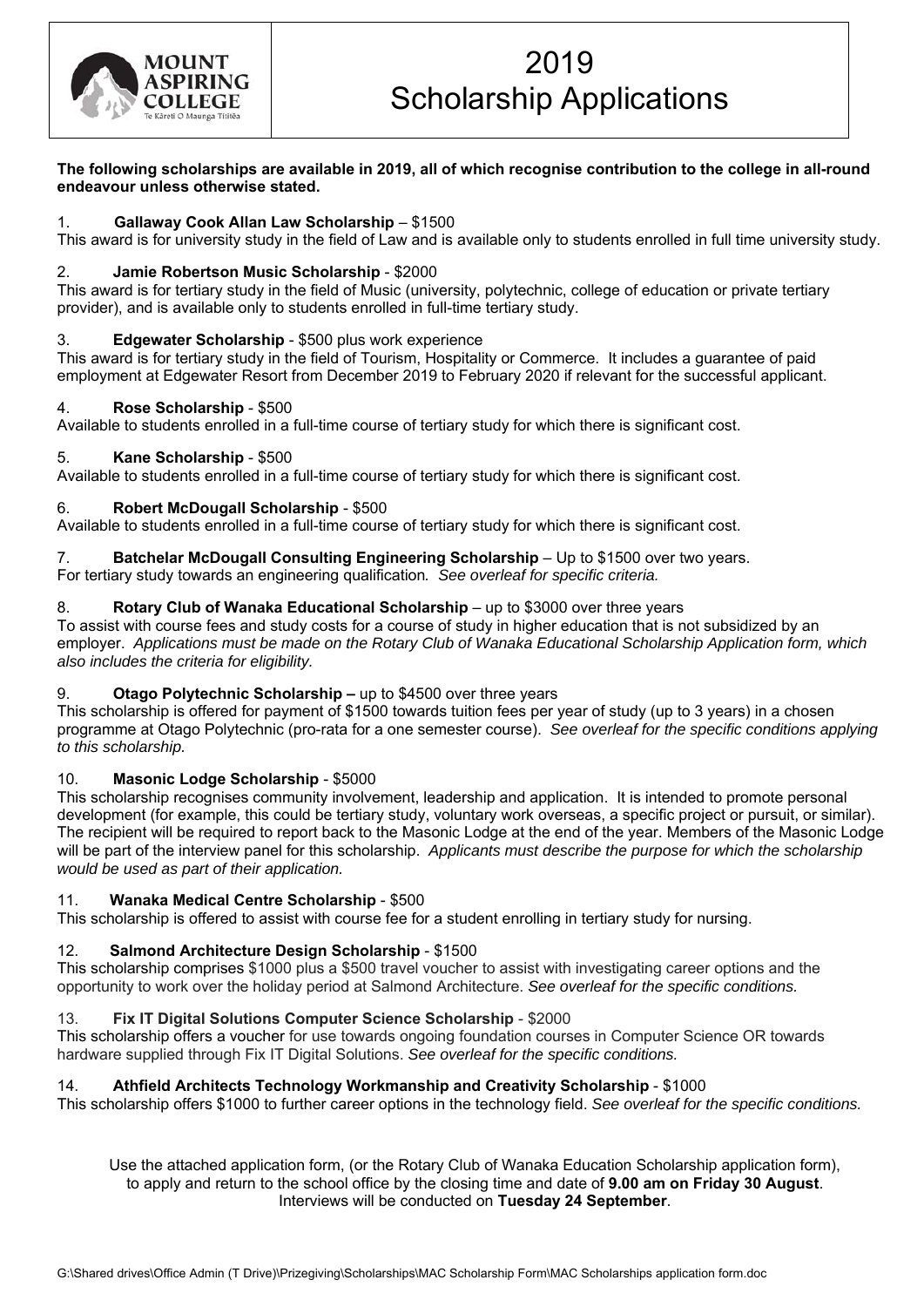#### **Criteria for the awards:**

- apply in writing using the appropriate application form or process listed below  $\bullet$  written application
- be enrolled in a full time course of study at Year 12 or Year 13 at Mount Aspiring College.

The applicant must: The avariation of the awards will be made based on:

- 
- an interview
- academic record
- all-round contribution to college life

# *Specific criteria apply as follows:*

#### *Jamie Robertson Music Scholarship:*

A video or audio tape showing the student performing must also be submitted.

#### **Batchelar McDougall Consulting Engineering Scholarship** applicants must:

- Have been a student at Mount Aspiring College for no less than two years;
- Be intending to study a tertiary engineering course at Canterbury or Auckland university;
- Have a genuine interest/passion for engineering.
- Be working towards completing NCEA Level 3 at the time of application.
- Be competent in English and have a strong focus on Maths and Science.

#### Additional information:

- The award will not be judged solely on academic achievements.
- The scholarship will be paid for course fees at a Tertiary Institution with a minimum of three years study.
- \$500 will be granted for the first year of study, and \$1000 will be granted for the second year of study (on condition that the recipient presents their first year's transcript showing passes to an acceptable level to become eligible to qualify for the second year's payment.
- Mentoring by BMC Directors Graham McDougall and Warren Batchelar will be available throughout the study period.

# *Otago Polytechnic Principal's Scholarship* applicants must:

- Meet the academic entry criteria for their chosen programme of study.
- Where places on a course or programme are limited, normal selection criteria will apply.
- The scholarship applies to Domestic students only.
- Multi-year scholarships are available for a maximum of 3 years. Study must be continuous within the same programme.
- A three year multi-year scholarship which includes a bridging programme for example the Certificate in Health (level) and the first two years of a health degree. The student would be responsible for the full fees of the third year of the degree.
- All multi-year scholarships will only be redeemable in the second and third years if the student has been successful in the prior year. Successful means maintaining full time study and passing in at least 50% of the course.
- The scholarship entitles the recipient to a \$1500 per year reduction in course fees for a full time full year programme, or \$750 for a full time one semester programme. If the programme differs from the standard FTE or is part-time, then the amount will be worked out on a pro-rata basis.
- For those students eligible for FeesFree, the amount they are eligible for can be used towards accommodation costs (if staying in one of Otago Polytechnic's on-campus accommodation options), or towards course related costs – further detail will be given to successful candidates.
- Students can only receive one Otago Polytechnic scholarship in any one year.

### *Salmond Architecture Design Scholarship*

- Priority to be given to Level 2 / 3 Spatial and Product Design students.
- Students should submit an additional paragraph on a separate page demonstrating their skills, knowledge and passion for design.

### *Fix IT Digital Solutions Computer Science Scholarship*

- This scholarship will be awarded for a combination of academic success and passion for Computer Science.
- Priority will given to students who intend to complete further study in the field of Computer Science.
- Students should submit an additional paragraph on a separate page demonstrating their skills, knowledge and passion for computer science.

### *Athfields Architects Technology Workmanship and Creativity Scholarship*

- Priority to be given to Level 2 / 3 Workshop and / or Spatial and Product Design students.
- Scholarship awarded for demonstrating outstanding workmanship and creativity.
- Students should apply by presenting one piece of their work through photographs or short video along with any supporting design materials and working drawings to support the creativity and workmanship displayed in the final piece. This needs to be submitted to Denise Bruns (HOLA technology) before the application deadline.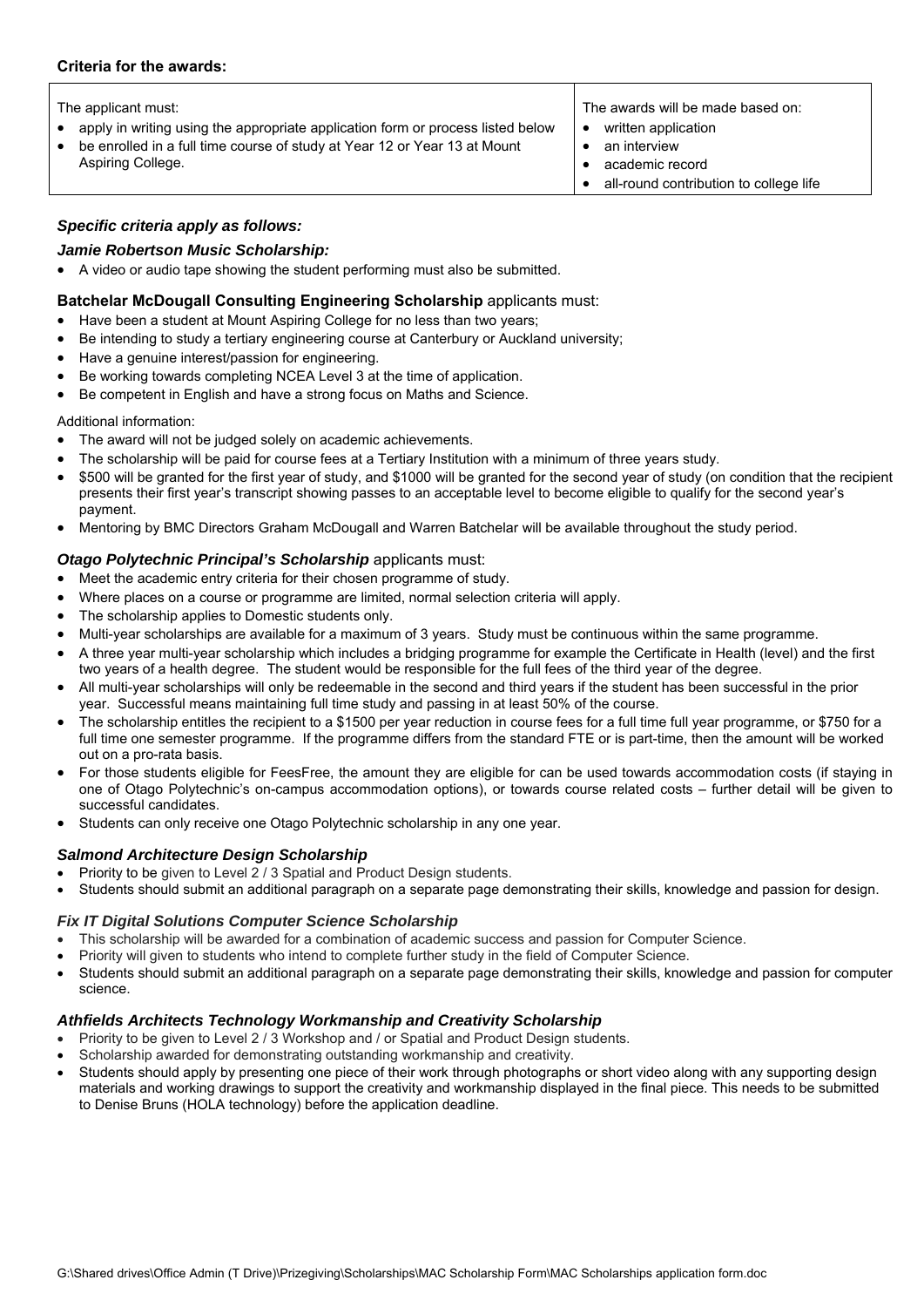

#### **Selection process**

- 1. The closing date for applications is **9.00 am on Friday 30 August 2019**
- 2. Interviews for shortlisted candidates will be held on **Tuesday 24 September.**
- 3. All of the awards will be announced at the Senior Awards Ceremony.

#### **Conditions**

- 1. The awards will be available to the student upon receipt of enrolment in the specified course (unless other criteria are specified).
- 2. The scholarships are valid only for the 2020 year of study unless prior written approval is received from Mount Aspiring College Board of Trustees or unless otherwise stated.

|                                                                            | Year Level: ___________ |
|----------------------------------------------------------------------------|-------------------------|
|                                                                            |                         |
|                                                                            |                         |
|                                                                            |                         |
|                                                                            |                         |
| Scholarship applied for (please tick every one that you are applying for): |                         |

| Galloway Cook Allan Law Scholarship |
|-------------------------------------|
| Jamie Robertson Music Scholarship   |
| Edgewater Scholarship               |
| Rose Scholarship                    |
| Kane Scholarship                    |
| Robert McDougall Scholarship        |
|                                     |
|                                     |

Batchelar McDougall Scholarship **Otago Polytechnic Scholarship Masonic Lodge Scholarship** Wanaka Medical Centre Scholarship Salmond Architecture Design Scholarship Fix IT Computer Science Scholarship Athfield Architects Technology Scholarship

Rotary Club Scholarship (separate form)

Please detail your academic record:

| Level One Subjects           | Credits gained |   |   | Level Two Subjects           |   | Credits gained |   |  |
|------------------------------|----------------|---|---|------------------------------|---|----------------|---|--|
|                              | A              | M | Е |                              | A | м              | E |  |
|                              |                |   |   |                              |   |                |   |  |
|                              |                |   |   |                              |   |                |   |  |
|                              |                |   |   |                              |   |                |   |  |
|                              |                |   |   |                              |   |                |   |  |
|                              |                |   |   |                              |   |                |   |  |
|                              |                |   |   |                              |   |                |   |  |
|                              |                |   |   |                              |   |                |   |  |
|                              |                |   |   |                              |   |                |   |  |
| Total credits at each level: |                |   |   | Total credits at each level: |   |                |   |  |

*If preferred, you may attach a page of typed questions and answers* 

G:\Shared drives\Office Admin (T Drive)\Prizegiving\Scholarships\MAC Scholarship Form\MAC Scholarships application form.doc